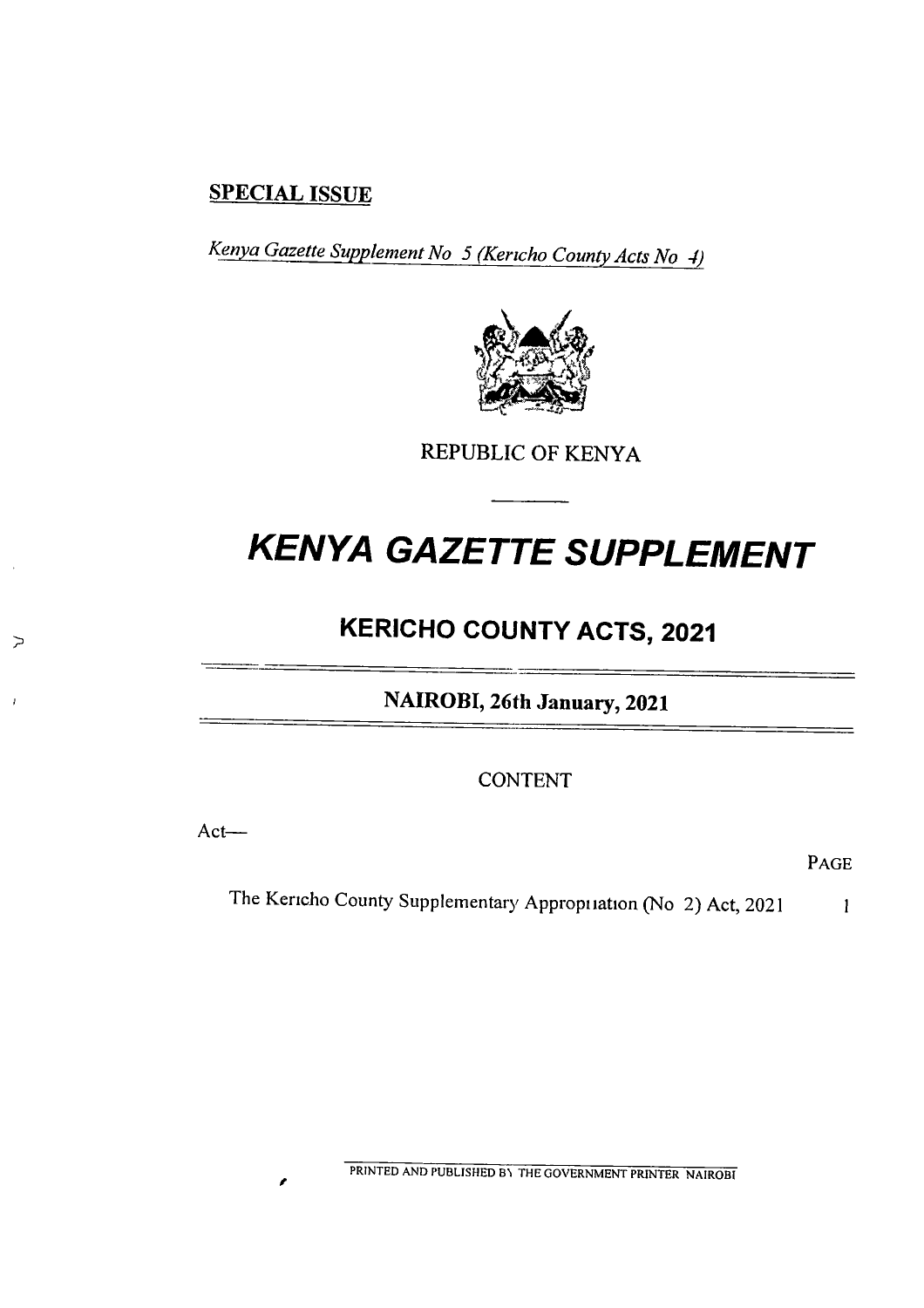### THE KERICHO COUNTY SUPPLEMENTARY APPROPRIATION (NO 2) ACT, 2021

 $\mathcal{L}$ 

#### No 4 of 2021

Date of Assent  $25$ th January  $2021$ 

#### Date of Commencement 26th January 2021

AN ACT of the County Assembly of Kencho to authorize the issue of certain sums of money out of the County Revenue Fund and their application towards the service of the year ending on the 30th June, 2021 and to appropriate those sums for certain public services and purposes

ENACTED by the County Assembly of Kencho, as follows—

#### Short title

Ă

 $\mathbf{r}$ 

1 This Act may be cited as the Kencho County Supplementary Appropriation (No 2) Act, 2021

### Issue of KSh 7,791,952,732 out of the Consolidated Fund for the service of the year ending 30th June, 2021

2 The County treasury may issue out ot the consolidated fund and apply towards the supply granted for the services of the year ending 30th June, 2021 the sum of Kenya Shillings Seven Billion, Seven Hundred and Ninety-One Million, Nine Hundred and Fifty-Two Thousand, Seven Hundred and Thirty-Two only and that sum shall be deemed to have been appropriated as from 1st July, 2020 for the services and purposes specified in the Schedule

 $\langle \phi_0 \rangle \langle \hat{V} \rangle$ 

 $\cup$   $\mathcal{O}(t + S - \Omega)$  $u_1 \mapsto \gamma$   $\theta$ <sup>1</sup>  $\theta$  $t = -1$   $t = -1$  $1^\prime - 1^\prime$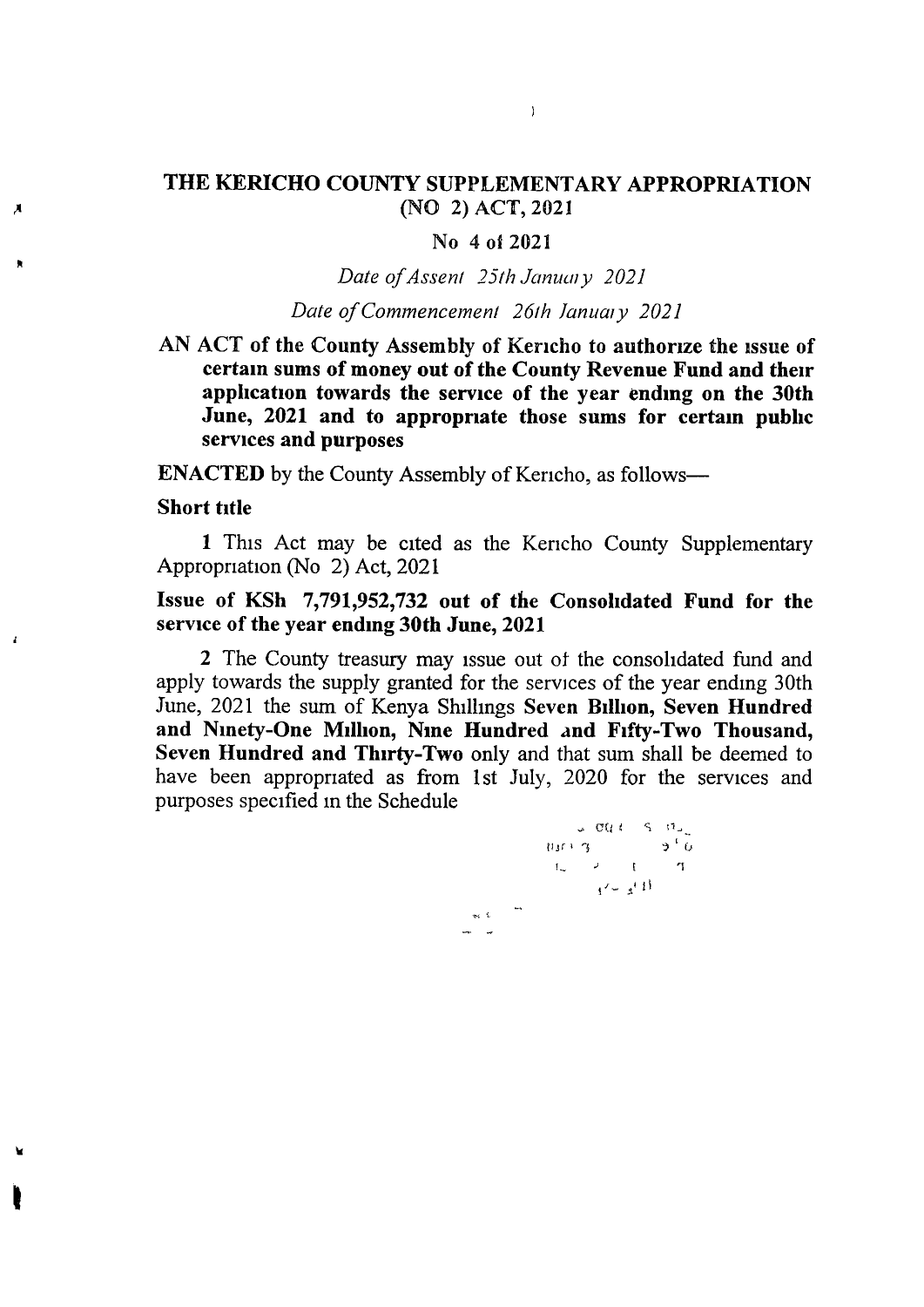| ×,<br>۰.<br>I<br>۰. |
|---------------------|
|                     |

No 4 **Kericho County Supplementary Appi opt lation (No 2)** 2021

 $\mathbf{r}$ 

 $\tilde{\mathbf{q}}$ 

 $\pmb{\bar{\textbf{v}}}$ 

 $\frac{1}{4}$ 

|               | Schedule                                                                                                                                                                                                                                                                                                                                                                                                  |               |
|---------------|-----------------------------------------------------------------------------------------------------------------------------------------------------------------------------------------------------------------------------------------------------------------------------------------------------------------------------------------------------------------------------------------------------------|---------------|
| (1)           | (2)                                                                                                                                                                                                                                                                                                                                                                                                       | (3)           |
| $V$ ote $N_O$ | Service or Purpose                                                                                                                                                                                                                                                                                                                                                                                        | Supply        |
|               | <b>Recurrent Expenditure</b>                                                                                                                                                                                                                                                                                                                                                                              | (KSh)         |
| R4711         | The amount required in the year ending 30th June 2021<br>for the County Assembly services including salaries<br>general administration and operational expenses                                                                                                                                                                                                                                           | 713 950 829   |
| R4712         | The amount required in the year ending 30th June 2021<br>for the Department of Public Service Administration for<br>salaries general expenses and office operations                                                                                                                                                                                                                                       | 339 335 530   |
| R4713         | The amount required in the year ending 30th June 2021<br>for the Department of Agriculture, Livestock and<br>Fisheries including utilities and supplies services<br>domestic travel and subsistence and other transportation<br>costs training expenses, rental of produced assets<br>specialized material and supplies fuel oil and lubiicants<br>and other operating expenses                           | 161 847 174   |
| R4714         | The amount required in the year ending 30th June 2021<br>for the Department of Education, Youth Culture and<br>Social Services including salaries, insurance cost<br>domestic travel and subsistence and other transportation<br>costs training expenses bursaries and other operating<br>expenses                                                                                                        | 341 109 612   |
| R4715         | The amount required in the year ending 30th June 2021<br>for the Department of Health Services including utilities<br>supplies and services training expenses office and<br>general supplies routine maintenance for vehicles and<br>other assets printing advertising information supplies<br>and services rental of produced assets and other<br>operating expenses                                     | 601851<br>201 |
| R4716         | The amount required in the year ending 30th June 2021<br>for the Department of Trade Industrialization Tourism<br>Wildlife<br>and Co-operative development<br>including<br>communication<br>supplies and services<br>hospitality<br>supplies and services purchase of office furniture and<br>other operating expenses, routine maintenance of<br>vehicles and other transport equipment and other assets | 59 868 603    |
| R4717         | The amount required in the year ending 30th June 2021<br>for the Department of Public Works Roads Transport<br>Fuel Oil and Lubricants Routine Maintenance of<br>Vehicles and other transport equipment purchase of<br>vehicles and other transport equipment and othe<br>operating expenses                                                                                                              | 75 773 646    |
| R4718         | The amount required in the year ending 30th June 2021<br>for the Department of Environment Water Energy and                                                                                                                                                                                                                                                                                               |               |

Natural Resources including communication supplies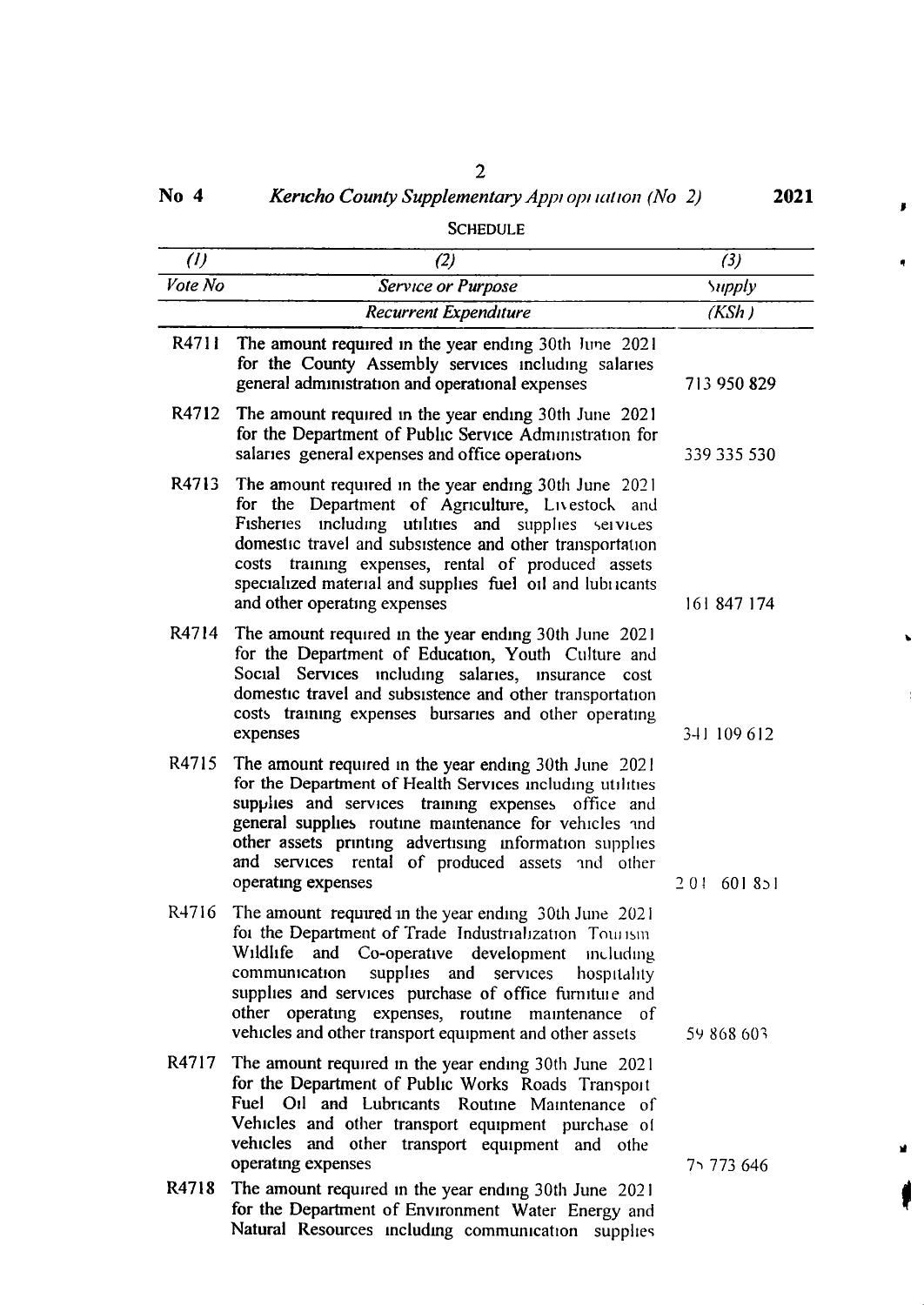| (1)     | (2)                                                                                                                                                                                                                                                                                                                                                                                                                                                                                                                                                                                                                    | (3)           |
|---------|------------------------------------------------------------------------------------------------------------------------------------------------------------------------------------------------------------------------------------------------------------------------------------------------------------------------------------------------------------------------------------------------------------------------------------------------------------------------------------------------------------------------------------------------------------------------------------------------------------------------|---------------|
| Vote No | Service or Purpose                                                                                                                                                                                                                                                                                                                                                                                                                                                                                                                                                                                                     | Supply        |
|         | Recurrent Expenditure                                                                                                                                                                                                                                                                                                                                                                                                                                                                                                                                                                                                  | (KSh)         |
| R4719   | and services utilities supplies and services, domestic<br>travel and subsistence and other transportation costs<br>printing, advertising and other information supplies and<br>specialized materials and supplies, routine<br>services<br>maintenance for vehicles and other transport equipment<br>and other operating expenses<br>The amount required in the year ending 30th June 2021<br>for the Department of Land, Housing and Physical<br>Planning including utilities<br>supplies and services<br>communication and supplies rental of produced assets<br>training expenses specialized materials and supplies | 117 192,235   |
| R4720   | office and general supplies and services and other<br>operating expenses<br>The amount required in the year ending 30th June 2021                                                                                                                                                                                                                                                                                                                                                                                                                                                                                      | 89 330 682    |
|         | for the Department of Finance and Economic Planning<br>including communication supplies and services, travel<br>costs, printing advertising and information supplies and<br>services office and general supplies oil fuel and<br>lubricants and other operating expenses                                                                                                                                                                                                                                                                                                                                               | 241 022 544   |
| R4721   | The amount required in the year ending 30th June 2021<br>for the Governor s and Deputy Governor s office co-<br>ordination of County functions and general office<br>operations                                                                                                                                                                                                                                                                                                                                                                                                                                        | 115 301 145   |
| R4722   | For the department of ICT and Youth for purchase of<br>ICT equipment<br>trainings<br>and office and general<br>administration                                                                                                                                                                                                                                                                                                                                                                                                                                                                                          | 54 280 429    |
| R4723   | The amount required in the year ending 30th June 2021<br>for the Department of County Public Service Board<br>including salaries general County administration and<br>other expenses                                                                                                                                                                                                                                                                                                                                                                                                                                   | 50 681 633    |
|         | <b>CLASS SUB-TOTAL</b>                                                                                                                                                                                                                                                                                                                                                                                                                                                                                                                                                                                                 | 4,403,295,912 |

| (1)     |                                                                                                                                                                     | Β,         |
|---------|---------------------------------------------------------------------------------------------------------------------------------------------------------------------|------------|
| Vote No | Service or Purpose                                                                                                                                                  | Supply     |
|         | Development Expenditure                                                                                                                                             | (KSh )     |
| D4711   | The amount required in the year ending 30th June 2021<br>for the County Assembly refurbishment of non-<br>residential Building                                      | 13 784 193 |
|         | D4712 The amount required in the year ending 30th June 2021<br>for the Department of Public Service Administration for<br>refurbishment of non-residential Building | 17 516 331 |
| D4713   | The amount required in the year ending 30th June, 2021<br>for the Department of Agriculture Livestock and<br>Fisheries including livestock management development   |            |

# 3